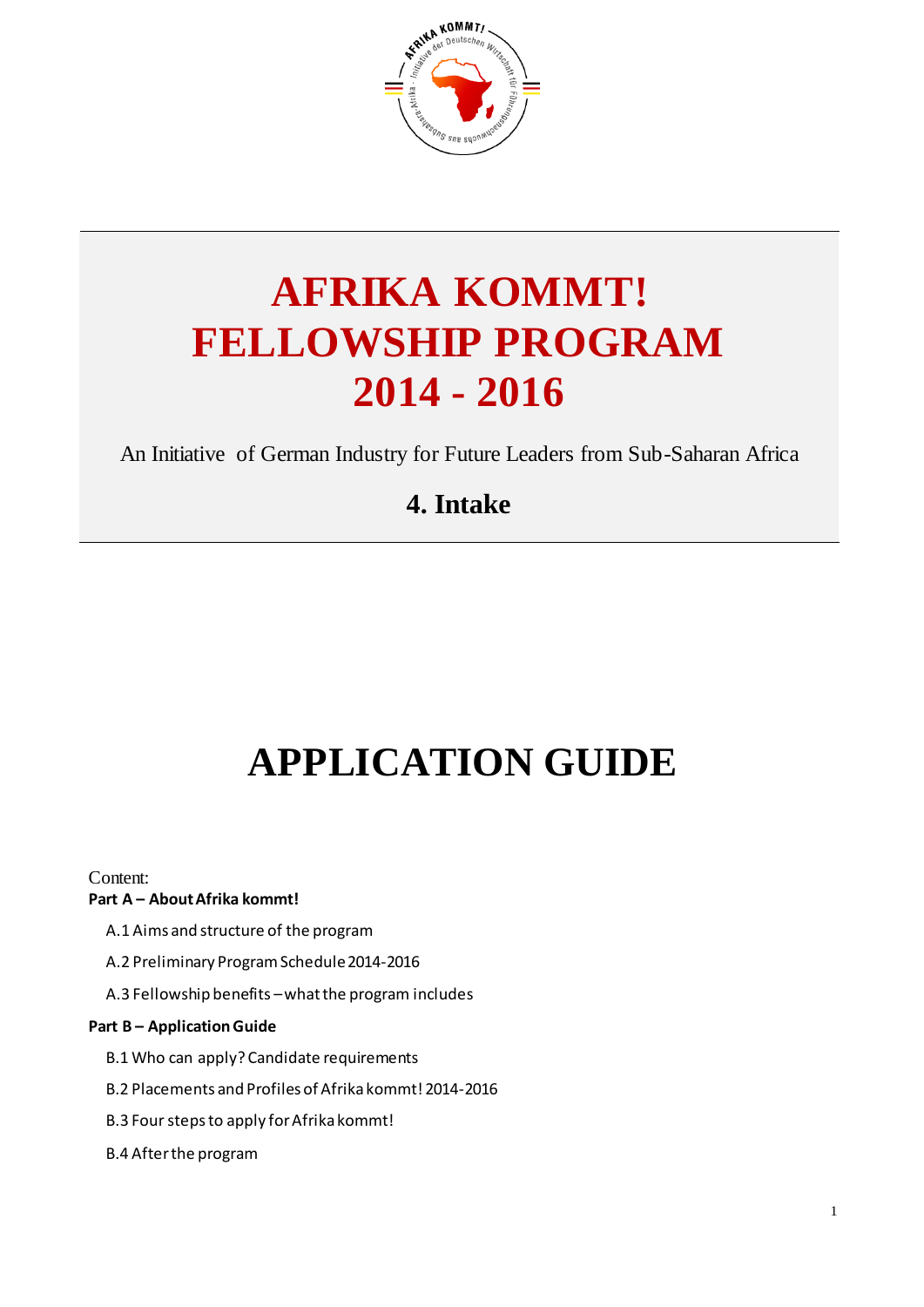



The program is supported by the Federal President of Germany Joachim Gauck.

Afrika kommt! is implemented and coordinated by:

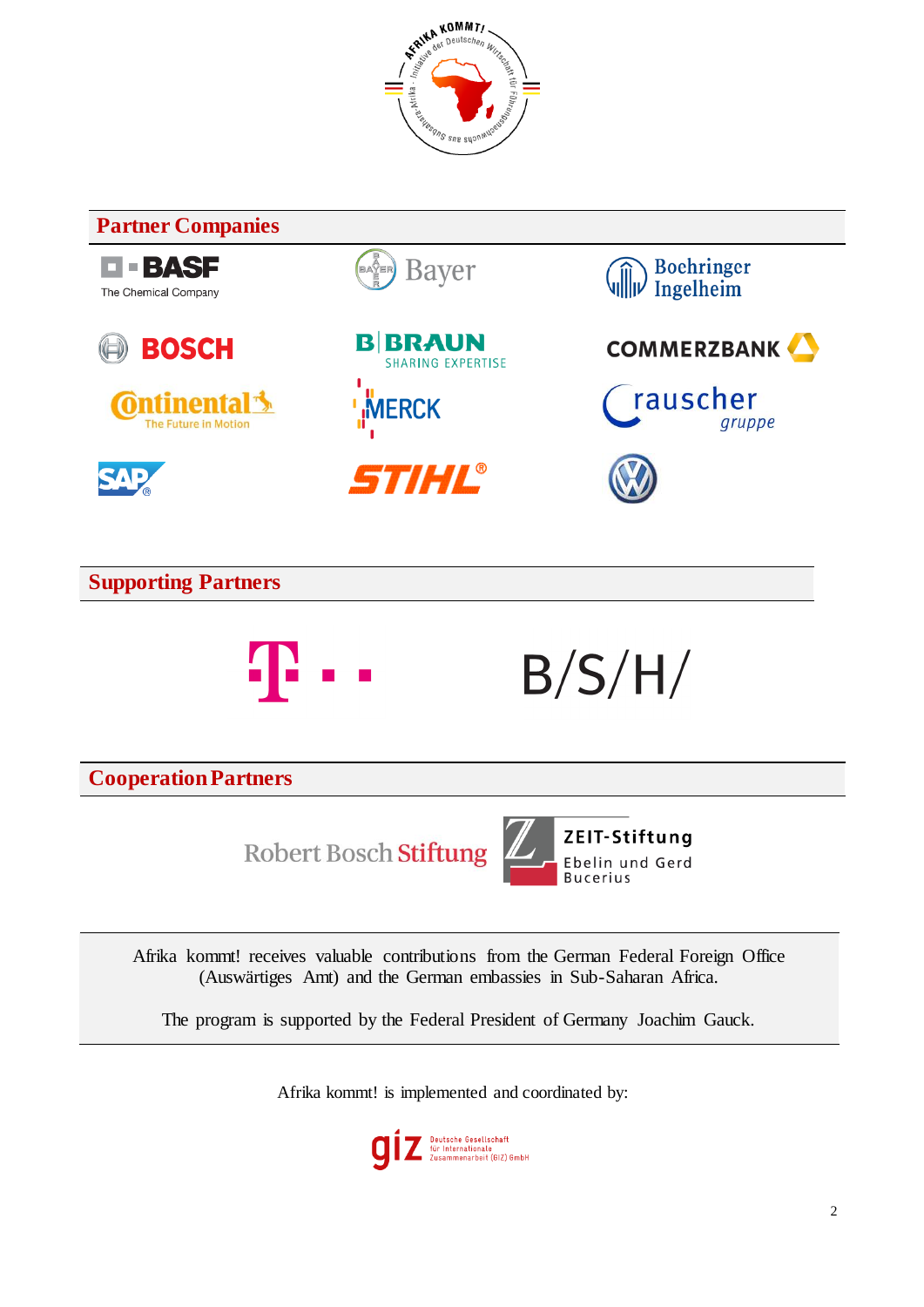

# <span id="page-2-0"></span>**Part A – About Afrika kommt!**

## <span id="page-2-1"></span>**A.1 Aims and structure of the program**

#### **Business-driven capacity development**

19 leading German enterprises founded the initiative "Afrika kommt!" ("Africa is coming!") in the year 2008 - the very first joint-initiative for capacity building by German industry. After the success of the first three program cycles, the fourth "Afrika kommt!" intake will follow on seamlessly with the application phase starting **15 June 2014**.

#### **Win-win situation: benefits for both sides**

At the heart of the Afrika kommt! fellowship program is a nine-month practical training in a leading German enterprise benefiting both, fellows and partner companies - a classic win-win situation:

The program fellows benefit through

- $\Rightarrow$  gaining first-hand practical experience in a leading German enterprise
- $\Rightarrow$  being exposed to leadership concepts and management techniques in practice
- $\Rightarrow$  becoming acquainted with working processes and business culture in German enterprises
- $\Rightarrow$  extending their international management competencies
- $\Rightarrow$  initiating networks of cooperation partners between Sub-Saharan Africa and German companies

The partner companies benefit through

- $\Rightarrow$  establishing networks of cooperation and trust in promising future markets in Sub-Saharan Africa
- $\Rightarrow$  extending their experience with the working and business culture in Sub-Saharan Africa
- $\Rightarrow$  improving their knowledge about cultures, markets, countries etc. in Sub-Saharan Africa

After three program years a significant number of the participants now work in the branch office of their respective partner company in Africa.

#### **Key elements of the Afrika kommt!**

Financed by the German partner companies, the capacity development program Afrika kommt! is conducted in German and consists of the following key components:

- 1. One-month home-based intensive German language preparation course
- 2. One-week preparatory group session in a selected African country
- 3. One-year stay in Germany comprising of:
	- $\Rightarrow$  Three-months intensive German language course
	- $\Rightarrow$  Nine-months practical training in a German partner company
	- $\Rightarrow$  Three one-week training modules on international management and leadership competencies
	- $\Rightarrow$  One-week study tour in Germany on relevant subjects, e.g. "Regional Economic Development"
	- $\Rightarrow$  Weekend seminars on cultural and social subjects organised by the Robert Bosch Stiftung in Stuttgart and the ZEIT-Stiftung in Hamburg
	- $\Rightarrow$  Cultural weekend activities organised by GIZ
- 4. Six-months transfer phase after the stay in Germany via GIZ's online platform *Global Campus 21*
- 5. Refresher course in Africa, approx. 6-12 months after the stay in Germany, offering the former fellows to extend their networks with other alumni and to mutually benefit from their experiences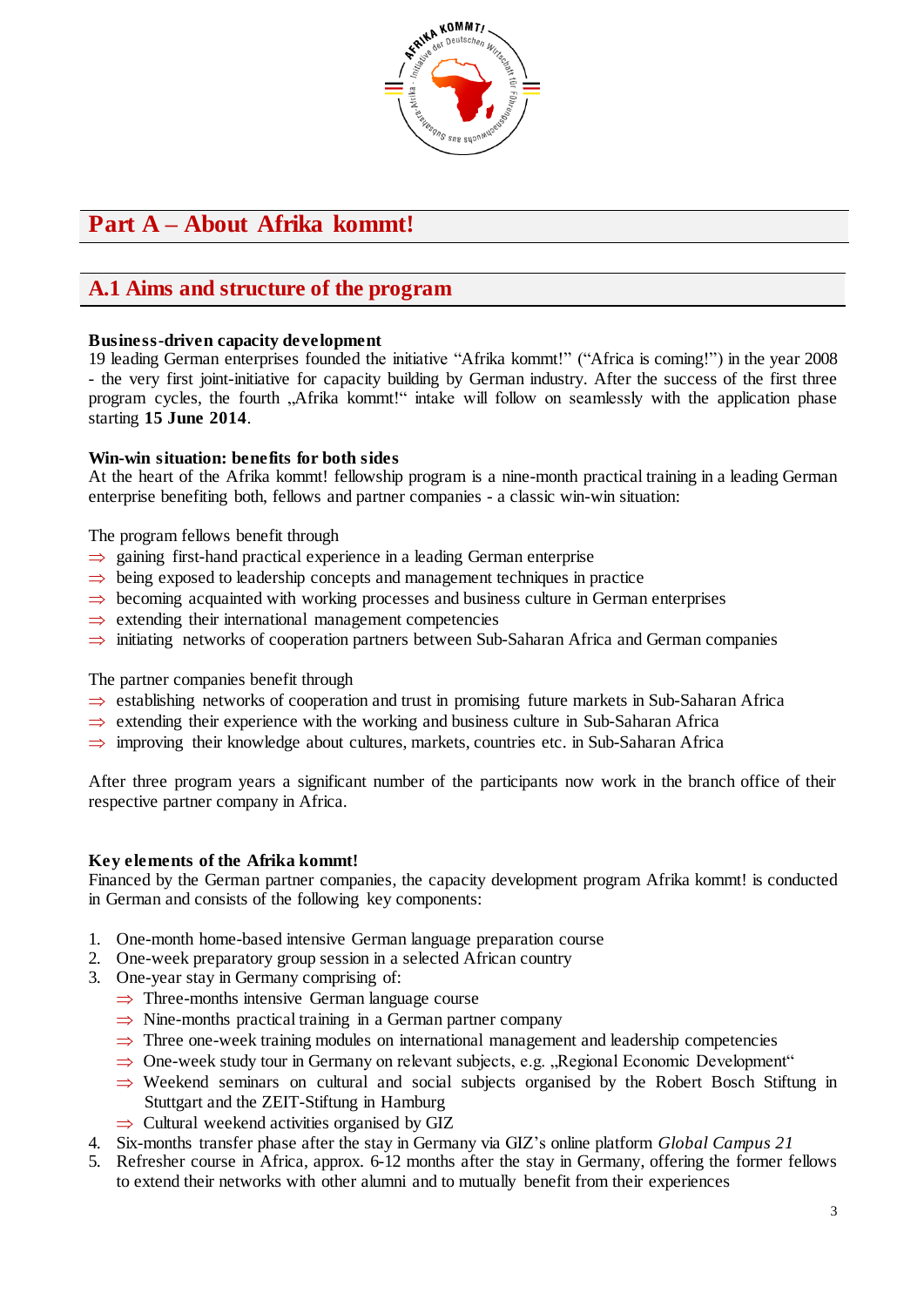

# <span id="page-3-0"></span>**A.2 Preliminary Program Schedule 2014-2016**

| Program                     | Date                             | <b>Details</b>                                                                                                                                                                                                                                                                                                                                                                                                                                                     |
|-----------------------------|----------------------------------|--------------------------------------------------------------------------------------------------------------------------------------------------------------------------------------------------------------------------------------------------------------------------------------------------------------------------------------------------------------------------------------------------------------------------------------------------------------------|
| Programme announcement      | 15.06.2014                       | Start of application phase                                                                                                                                                                                                                                                                                                                                                                                                                                         |
| Application phase           | $15.06.2014 - 07.09.2014$        | Online application on www.afrika-kommt.de                                                                                                                                                                                                                                                                                                                                                                                                                          |
| Assessment centre in Africa | November 2014                    | Final selection of program participants                                                                                                                                                                                                                                                                                                                                                                                                                            |
| Preparatory phase in Africa | November 2014 - February 2015    | Invitation, visa and health check procedures<br>$\bullet$<br>Parallel: German language course for selected<br>$\bullet$<br>candidates and online-course for back-up candidates<br>One-week preparatory group session in a selected<br>$\bullet$<br>African country                                                                                                                                                                                                 |
| Stay in Germany             | $March - May 2015$               | Arrival in Germany<br>$\bullet$<br>Welcome and introduction; Kick-off meeting with<br>$\bullet$<br>companies<br>Official welcome at the German President's Office<br>$\bullet$<br>Intensive German language course<br>$\bullet$<br>Visit at partner companies<br>$\bullet$<br>International management training I with networking<br>$\bullet$<br>session at the Federal Foreign Office<br>One week holidays and time to move to companies'<br>$\bullet$<br>cities |
|                             | June - August 2015               | Practical training period I in partner companies                                                                                                                                                                                                                                                                                                                                                                                                                   |
|                             |                                  | Weekend seminar at Robert-Bosch-Stiftung<br>$\bullet$<br>Voluntary: Part-time German course (e.g. evenings)<br>$\bullet$                                                                                                                                                                                                                                                                                                                                           |
|                             |                                  | International management training II<br>$\bullet$<br>Seminar for mid-term program evaluation<br>$\bullet$<br>Study tour<br>$\bullet$                                                                                                                                                                                                                                                                                                                               |
|                             | September 15 - mid-February 2016 | Practical training period II in partner companies<br>Weekend seminar at ZEIT-Stiftung<br>$\bullet$<br>Two weeks Christmas holidays<br>$\bullet$<br>Voluntary: Part-time German course (e.g. evenings)<br>$\bullet$                                                                                                                                                                                                                                                 |
|                             | Second half of February          | International management training III<br>$\bullet$                                                                                                                                                                                                                                                                                                                                                                                                                 |
| End of program              | End of February 2016             | Official farewell ceremony at the Federal Foreign<br>$\bullet$<br>Office<br>Return to home countries<br>$\bullet$                                                                                                                                                                                                                                                                                                                                                  |
| Further program activities  | continuous                       | Cultural activities<br>$\bullet$<br>Alumni networks<br>$\bullet$<br>Coaching<br>$\bullet$                                                                                                                                                                                                                                                                                                                                                                          |
| Follow-up in home countries | continuous                       | Alumni networking activities                                                                                                                                                                                                                                                                                                                                                                                                                                       |
| Refresher course            | Autumn 2016                      | Regional refresher course incl. international management<br>training                                                                                                                                                                                                                                                                                                                                                                                               |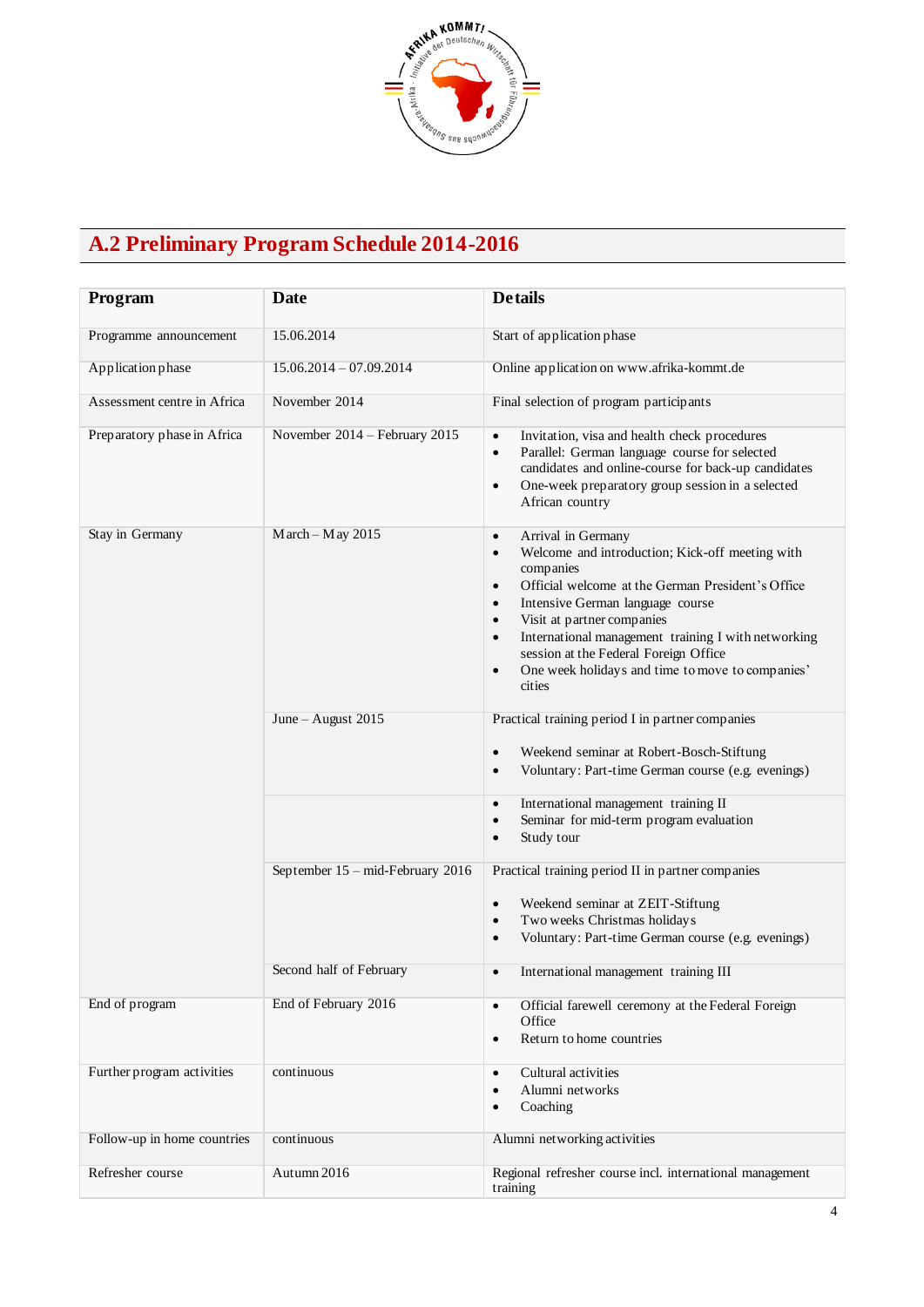

## <span id="page-4-0"></span>**A.3 Fellowship benefits – what the program includes**

The Afrika kommt! fellowship program includes:

#### **Language course**

- $\implies$  An intensive, home-based German language course of one month
- $\Rightarrow$  An intensive German language course in Germany of three months including fees, accommodation and living allowance

#### **Travelling expenses - Flights, Visa etc.**

- $\Rightarrow$  Visa for Germany for one-year as well as for preparatory session and refresher course in Africa
- $\Rightarrow$  Roundtrip airfare from your home town to Germany and back
- $\Rightarrow$  Travel to preparatory session
- $\Rightarrow$  Travel to refresher course and back
- $\Rightarrow$  Program-related travelling expenses in Germany

#### **Monthly living allowance**

- $\Rightarrow$  Monthly living allowance of 750,- EUR during the stay in Germany
- $\Rightarrow$  One-off relocation fee of  $\epsilon$  1.000,- for settling back into the home countries

#### Important note:

The monthly allowance of  $\epsilon$  750,- EUR ensures an adequate standard of living in Germany. However, the amount is not sufficient to provide financial support for families or relatives and for this reason they cannot accompany the fellow to Germany. Additionally, the participants have to make arrangements to ensure the subsistence of their families in their home countries during their participation in the program.

#### **Accommodation**

 $\Rightarrow$  Accommodation during all stages of the program in Germany (including internet allowance, electricity, water and other charges)

#### **Insurance**

 $\Rightarrow$  Health, accident and liability insurance

#### **Trainings**

- $\Rightarrow$  International management training courses
- $\Rightarrow$  Study tour and weekend seminars in Germany

#### **Alumni activities**

#### **Certificate**

Afrika kommt! is a practice-oriented fellowship program. Fellows will receive an official certificate by the initiators upon successful completion of the program and a detailed description of the specific contents and components of the training. However, a formal degree is not awarded.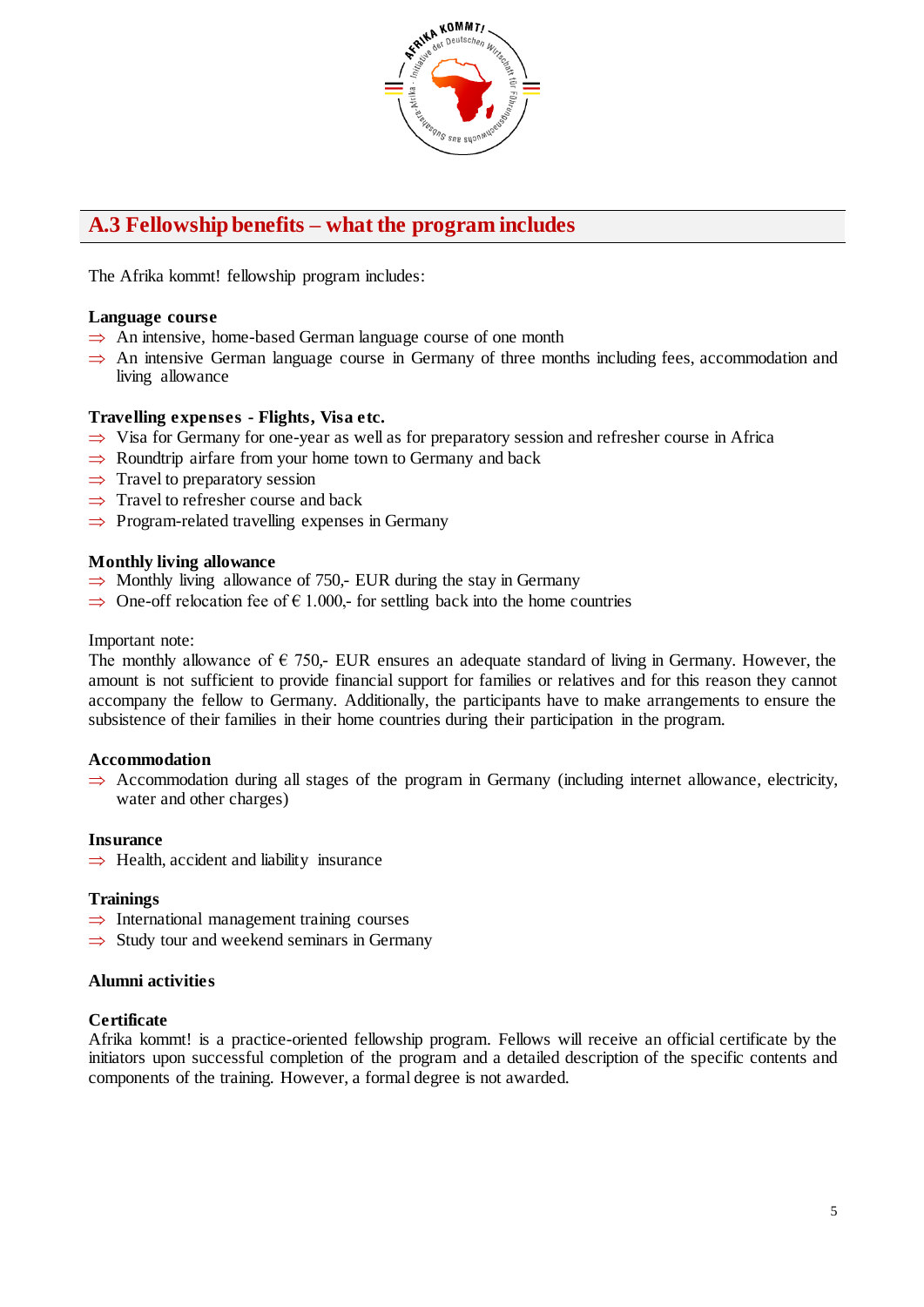

# <span id="page-5-0"></span>**Part B – Application Guide**

## <span id="page-5-1"></span>**B.1 Who can apply? Candidate requirements**

#### **Formal eligibility requirements**

Candidates need to fulfil the following formal eligibility requirements:

- University degree in a relevant subject (please see individual company profiles below)
- Postgraduate degree (e.g. MBA) an advantage
- Two to five years of relevant work experience
- Excellent English language skills
- Basic knowledge of the German language an advantage
- Not older than 35 years and physically fit
- Female candidates are welcome

#### **Candidate profiles**

The Afrika kommt! fellowship program aims at highly qualified, self-driven young professionals and junior executives from Sub-Saharan Africa with several years of hands-on work experience, strong leadership qualities and a very high level of commitment and dedication.

Besides the specific technical expertise relevant to the partner company, the program requires candidates to have the following set of general skills and attributes:

Language and communication skills:

- Excellent English skills
- Strong oral and written communication skills
- High willingness to learn German

Professional skills:

- High leadership potential
- Strong self-motivation and self-starter mentality
- High level of dedication, commitment and target-orientation
- Strong capacity for teamwork

Personal attributes:

- High level of enthusiasm, flexibility and resilience
- Outstanding intercultural competencies
- Ability to adapt to new environments quickly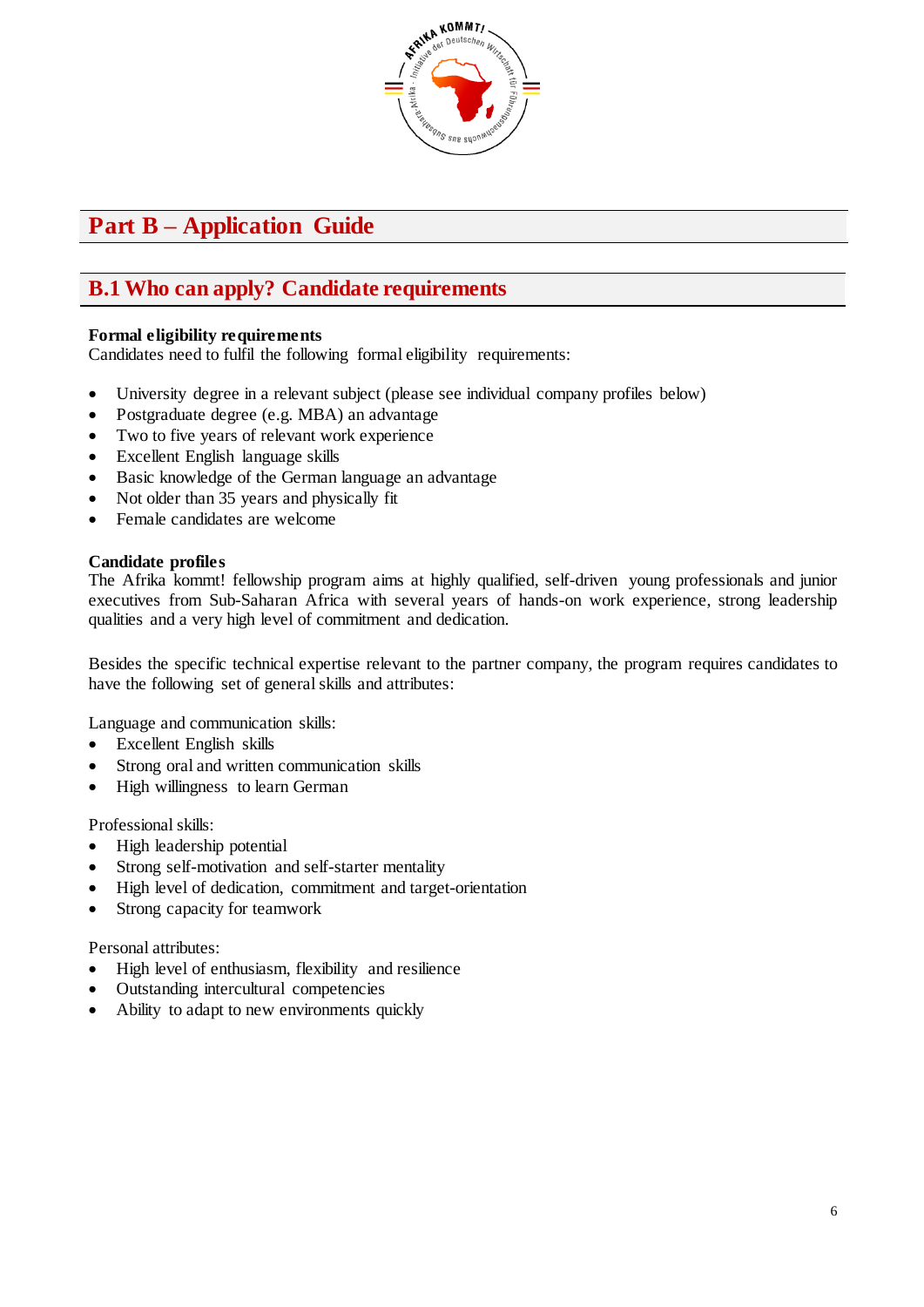

### <span id="page-6-0"></span>**B.2 Placements and Profiles of Afrika kommt! 2014-2016**

The following fellowship placements are available as part of Afrika kommt! 2014-2016. The third column shows the general background required for each placement. The button on the right side leads to further information on the specific profile needed. Please read it thoroughly before applying.

#### **Please note: You will have to apply for the whole program and not for a certain company or placement. There is no guarantee that a practical training in a specific company is possible .**

| Company                              |                                              | <b>Placement &amp; Required Background</b>                                                                                                                                                                                                                                                                                                                                                                                                                                                                                                                                                                                                                                                                                                               |
|--------------------------------------|----------------------------------------------|----------------------------------------------------------------------------------------------------------------------------------------------------------------------------------------------------------------------------------------------------------------------------------------------------------------------------------------------------------------------------------------------------------------------------------------------------------------------------------------------------------------------------------------------------------------------------------------------------------------------------------------------------------------------------------------------------------------------------------------------------------|
| <b>=BASF</b><br>The Chemical Company | <b>BASF SE</b>                               | Degree in agricultural science; Experience in work on farm<br>level; Experience in crop protection<br>$\rightarrow$ OPEN PROFILE                                                                                                                                                                                                                                                                                                                                                                                                                                                                                                                                                                                                                         |
| Bayer                                | Bayer AG                                     | Profile 1 (Bayer CropScience)<br>Bachelor of science (life science); Experience in sales<br>$\rightarrow$ OPEN PROFILE<br><b>Profile 2 (Bayer HealthCare)</b><br>Bachelor of science (life science)/business school;<br>Experience in sales, marketing and management<br>$\rightarrow$ OPEN PROFILE                                                                                                                                                                                                                                                                                                                                                                                                                                                      |
| <b>Boehringer</b><br>Ingelheim       | Boehringer Ingelheim<br>Pharma GmbH & Co. KG | Profile 1 (Boehringer Ingelheim Corporate/Global<br><b>Compliance</b> )<br>Degree in law, business administration, medicine; Experience<br>in a global professional or corporate environment,<br>preferably in the pharmaceutical or healthcare industry.<br>$\rightarrow$ OPEN PROFILE<br><u>Profile 2 (Boehringer Ingelheim Consumer Healthcare)</u><br>Degree in business administration and/or pharmacist by<br>training, Experience in the healthcare sector.<br>$\rightarrow$ OPEN PROFILE<br>Profile 3 (Boehringer Ingelheim Making More Health)<br>Degree in one of the following areas:<br>Communications/Marketing/Public Health Affairs/Biz data<br>management by training, Experience in the healthcare sector<br>$\rightarrow$ OPEN PROFILE |
| <b>BOSCH</b>                         | Robert Bosch GmbH                            | <b>Profile 1 (Bosch Automotive Aftermarket)</b><br>Degree in engineering (electrical, mechanical or industrial<br>engineering) or business administration; Experience in sales<br>or business development field<br>$\rightarrow$ OPEN PROFILE<br><b>Profile 2 (Bosch PT Sales)</b><br>University/college degree, preferably with an economics or<br>marketing focus; Experience in sales or marketing of<br>consumer durable goods<br>> OPEN PROFILE                                                                                                                                                                                                                                                                                                     |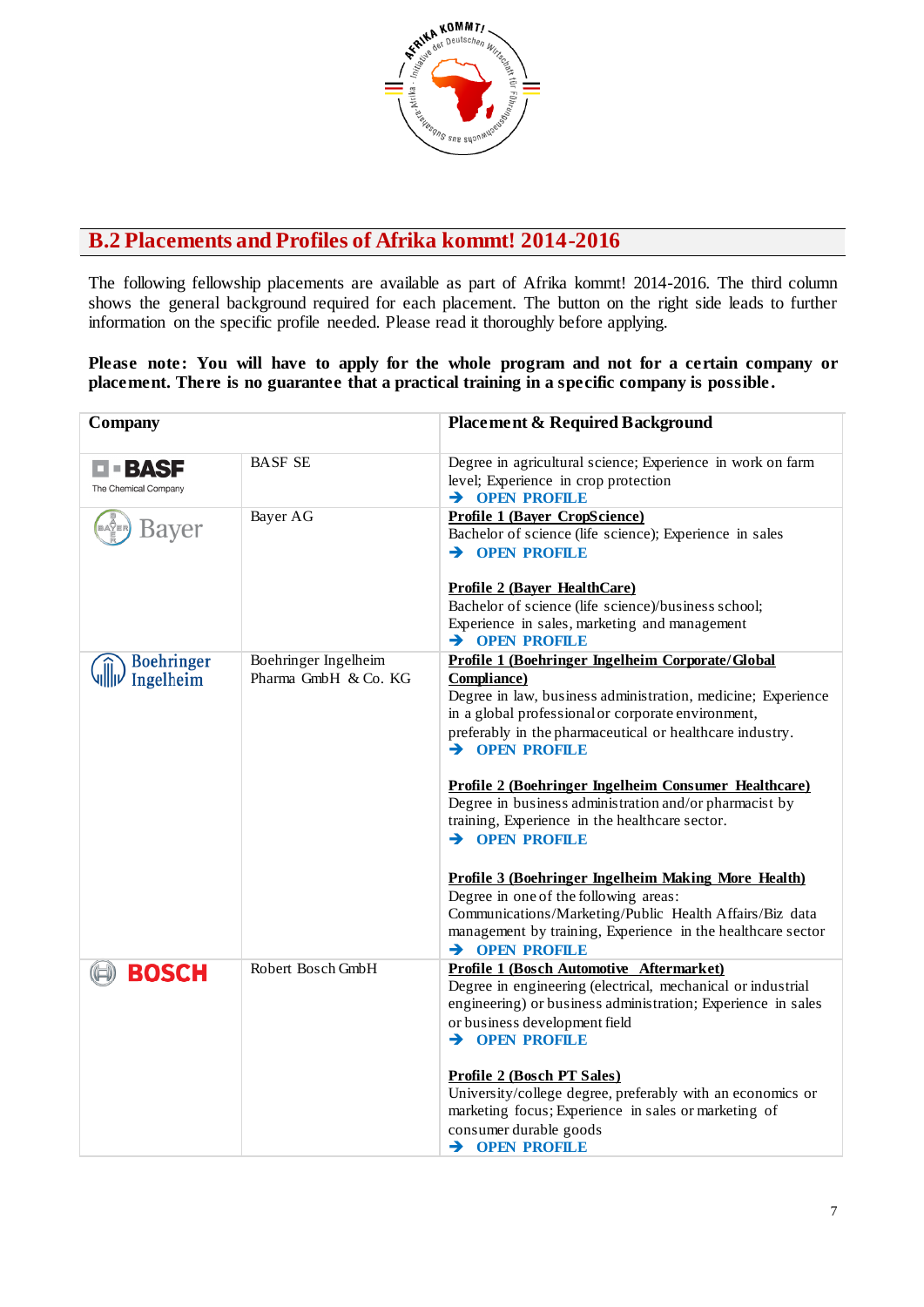

| <b>BIBRAUN</b><br><b>SHARING EXPERTISE</b> | B. Braun Melsungen AG                          | Degree in economics, specialization in marketing and sales;<br>Experience in marketing and sales and the health care<br>environment<br>> OPEN PROFILE                                                                                                                                                                                                                                                                                                                                                                                                                                                                                                                                                                                                                                                                                                                                                                                                                                                                                                                                                              |
|--------------------------------------------|------------------------------------------------|--------------------------------------------------------------------------------------------------------------------------------------------------------------------------------------------------------------------------------------------------------------------------------------------------------------------------------------------------------------------------------------------------------------------------------------------------------------------------------------------------------------------------------------------------------------------------------------------------------------------------------------------------------------------------------------------------------------------------------------------------------------------------------------------------------------------------------------------------------------------------------------------------------------------------------------------------------------------------------------------------------------------------------------------------------------------------------------------------------------------|
| <b>COMMERZBANK</b>                         | Commerzbank AG                                 | University degree or degree of a business or law school,<br>preferably in business administration, economics or law;<br>Experience in the finance industry<br>$\rightarrow$ OPEN PROFILE                                                                                                                                                                                                                                                                                                                                                                                                                                                                                                                                                                                                                                                                                                                                                                                                                                                                                                                           |
| <b>C</b> ontinental 3                      | Continental AG                                 | Degree in business or economics; Experience in sales and<br>business environment<br>$\rightarrow$ OPEN PROFILE                                                                                                                                                                                                                                                                                                                                                                                                                                                                                                                                                                                                                                                                                                                                                                                                                                                                                                                                                                                                     |
| <b>MERCK</b>                               | Merck KGaA                                     | <b>Profile 1 (Merck Advanced Technologies)</b><br>Degree in marketing or business administration with strong<br>experience in material sciences; Alternatively: degree in<br>chemistry, physics or material science with strong experience<br>in marketing<br>$\rightarrow$ OPEN PROFILE<br><b>Profile 2 (Merck Consumer Health)</b><br>Degree in pharmacy, life science, biochemistry, chemistry or<br>business administration; Experience in the chemical, life<br>science or health care industry<br>$\rightarrow$ OPEN PROFILE<br><b>Profile 3 (Merck Millipore)</b><br>Degree in chemistry, nature sciences; Experience in sales<br>$\rightarrow$ OPEN PROFILE<br>Profile 4 (Merck Performance Materials, Pigments &<br>Cosmetics)<br>University degree; Experience in consumer goods industry,<br>ideally cosmetics and personal care<br>$\rightarrow$ OPEN PROFILE<br><b>Profile 5 (Merck Procurement)</b><br>BS/BA requested, with focus on supply chain and/or<br>finance/procurement<br>> OPEN PROFILE<br><b>Profile 6 (Merck Serono)</b><br>Science, medical or business graduate degree; Experience in |
|                                            |                                                | health care/life science industry<br>$\rightarrow$ OPEN PROFILE                                                                                                                                                                                                                                                                                                                                                                                                                                                                                                                                                                                                                                                                                                                                                                                                                                                                                                                                                                                                                                                    |
| rauscher<br>gruppe                         | Codema International GmbH<br>/ Rauscher Gruppe | Degree in civil or structural engineering; Experience in<br>structural analyses of steel or concrete structures and<br>construction design<br>$\rightarrow$ OPEN PROFILE                                                                                                                                                                                                                                                                                                                                                                                                                                                                                                                                                                                                                                                                                                                                                                                                                                                                                                                                           |
|                                            | <b>SAP AG</b>                                  | Degree in computer science, mathematics, engineering or<br>related field; Deep knowledge in development and<br>programming<br>> OPEN PROFILE                                                                                                                                                                                                                                                                                                                                                                                                                                                                                                                                                                                                                                                                                                                                                                                                                                                                                                                                                                       |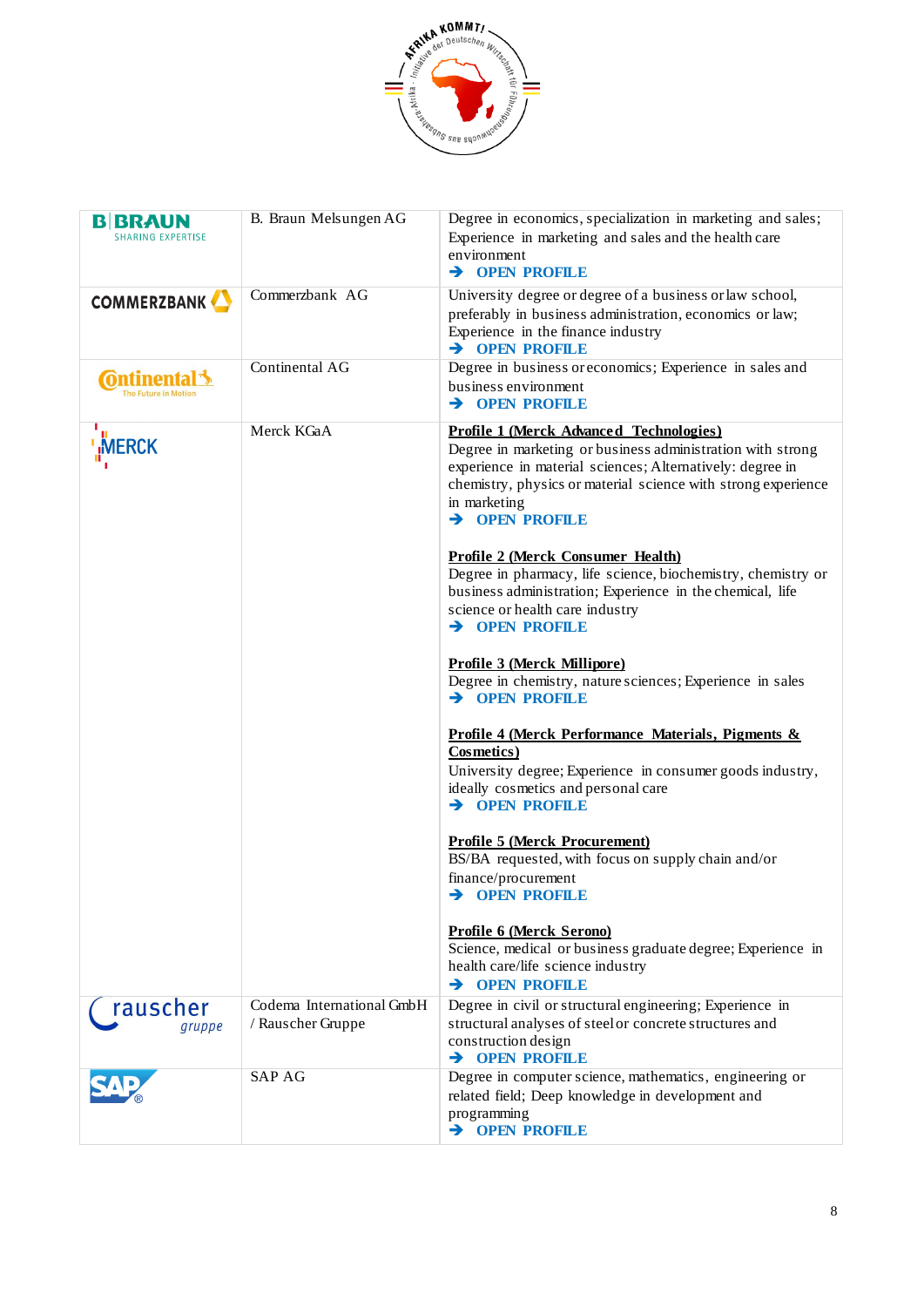

| <b>STIHL</b> ® | ANDREAS STIHL AG &<br>Co. KG | Degree in economics, business administration, science of<br>forestry, agriculture or related discipline; Experience in an<br>educational institution, ministry of agriculture/forestry or in<br>the area of agricultural development aid projects<br>$\rightarrow$ OPEN PROFILE |
|----------------|------------------------------|---------------------------------------------------------------------------------------------------------------------------------------------------------------------------------------------------------------------------------------------------------------------------------|
|                | Volkswagen AG                | Profile will follow soon!                                                                                                                                                                                                                                                       |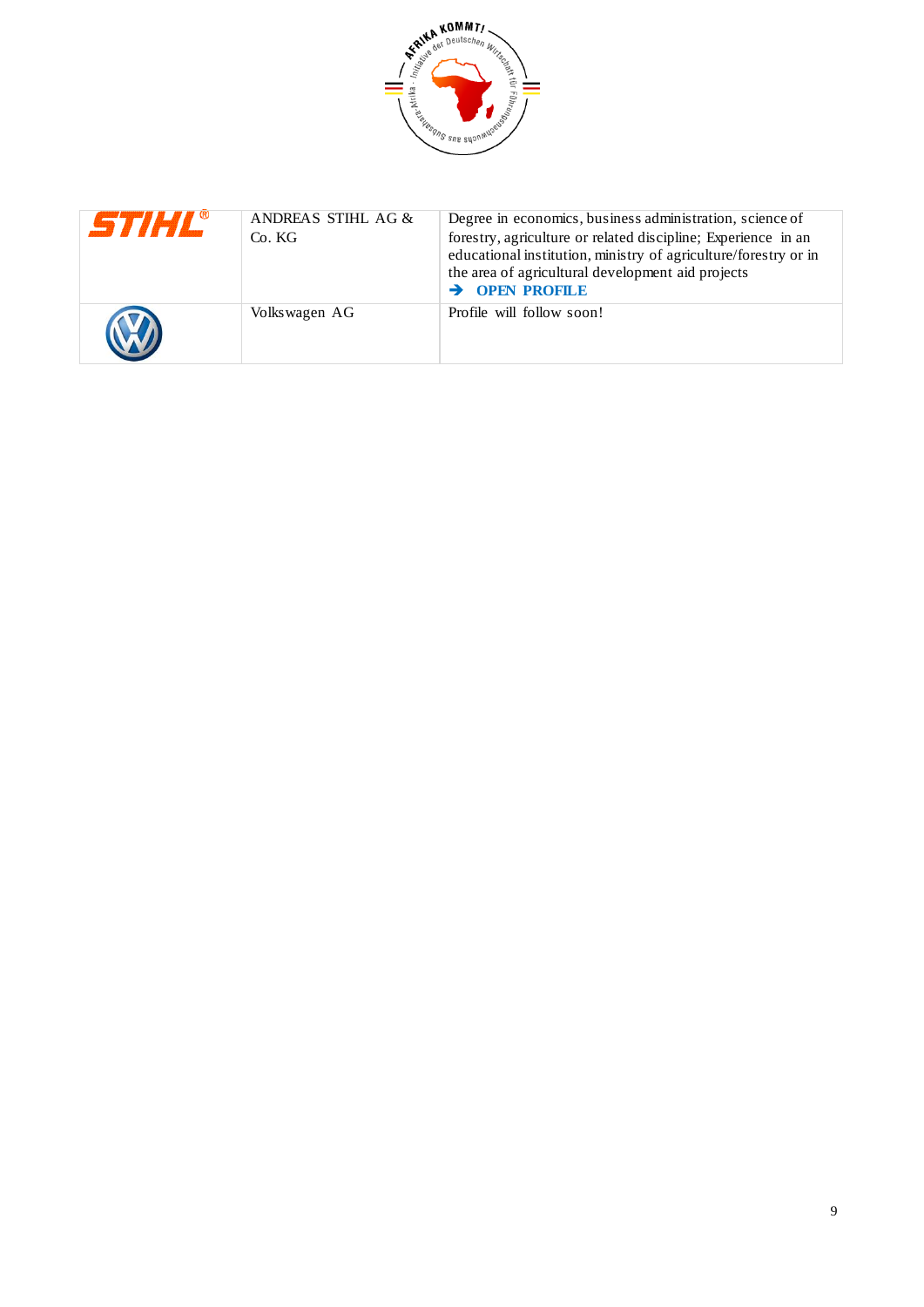

### <span id="page-9-0"></span>**B.3 Four steps to apply for Afrika kommt!**

#### **Recommendation: Please apply as soon as possible and not at the very end of the application period as the expected high number of applications might cause technical delays.**

#### **4 steps to apply**

If you want to apply for the fourth Afrika kommt! intake from 2014-2016, please make sure you follow the four steps listed below:

- $\Rightarrow$  Step 1: Check the general candidate requirements do you fit the criteria?
- $\Rightarrow$  Step 2: Check the available placements and required profiles of the 4. intake of Afrika kommt! 2014-2016 – Please remember you are applying for the program in general, not a specific placement
- $\Rightarrow$  Step 3: Visit [www.afrika-kommt.de](http://www.afrika-kommt.de/) and fill in the application form
- $\Rightarrow$  Step 4: Submit your application **BEFORE 7.9.2014, 23.59h CET** applications submitted after this date cannot be considered

#### **Application submitted - what happens next?**

Once you have applied within the application period, you will be informed within 6-8 weeks if your application has been successful. If so, you will receive an invitation to a 2-day assessment centre in Nairobi, Kenya, which will take place in November 2014.

The assessment centre includes a number of tasks, group activities and presentations and serves as a basis for the final decision. The results of the assessment centre will be communicated before end of 2014 – successful candidates will then receive the invitation to Germany for one year!

#### **Leave of Absence**

We recommend applicants to consider well in time how a one year stay in Germany could be arranged with their current work situation. Candidates might want to ask their employers for a leave of absence, either before applying or before the assessment center.

#### **Closing date for the application period: 7.9.2014, 23:59h CET**

**Click here to apply!**